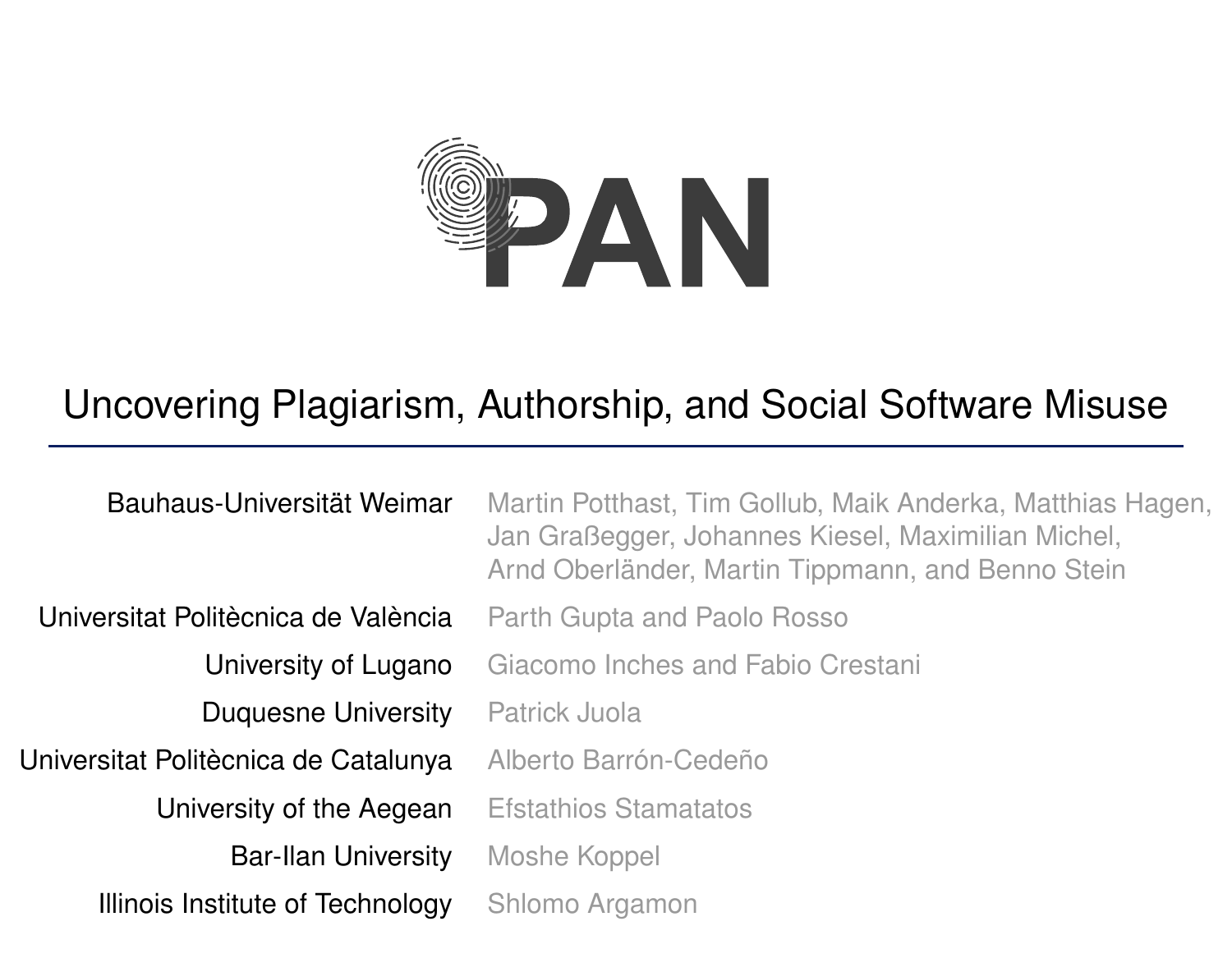

### <span id="page-1-0"></span>Uncovering Plagiarism, Authorship, and Social Software Misuse

- Outline *·* [Plagiarism Detection](#page-2-0)
	- *·* [Author Identification and](#page-5-0)
	- *·* [Sexual Predator Identification](#page-5-0)
	- *·* [Wikipedia Quality Flaw Prediction](#page-11-0)
	- *·* [Summary](#page-0-0)



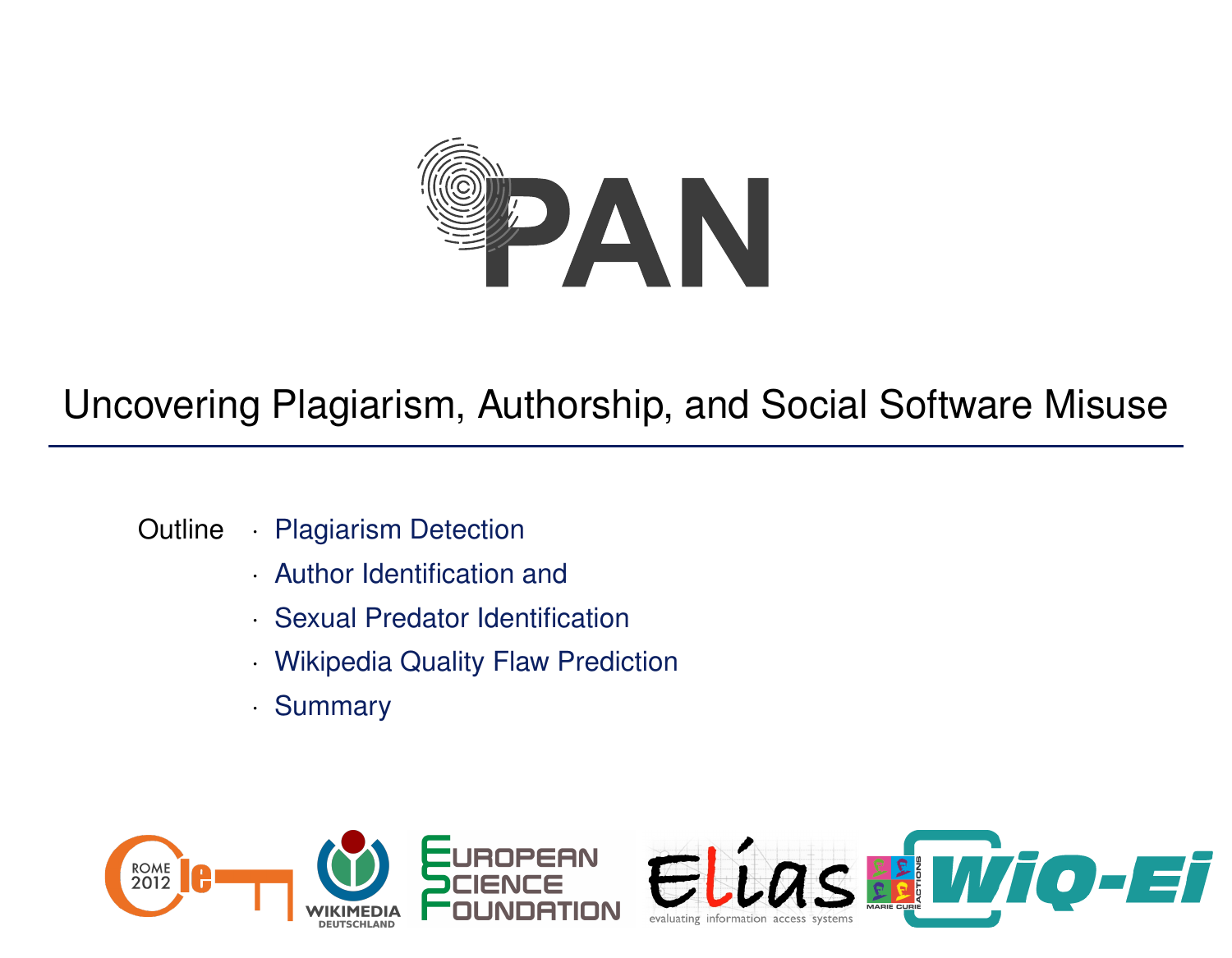Plagiarism Detection

To plagiarize means to reuse someone else's work, pretending it to be one's own.

<span id="page-2-0"></span>

Contributions:

- $\Box$  Manually written plagiarism from the ClueWeb
- <sup>q</sup> ChatNoir search engine for candidate retrieval
- <sup>q</sup> Software submissions for detailed comparison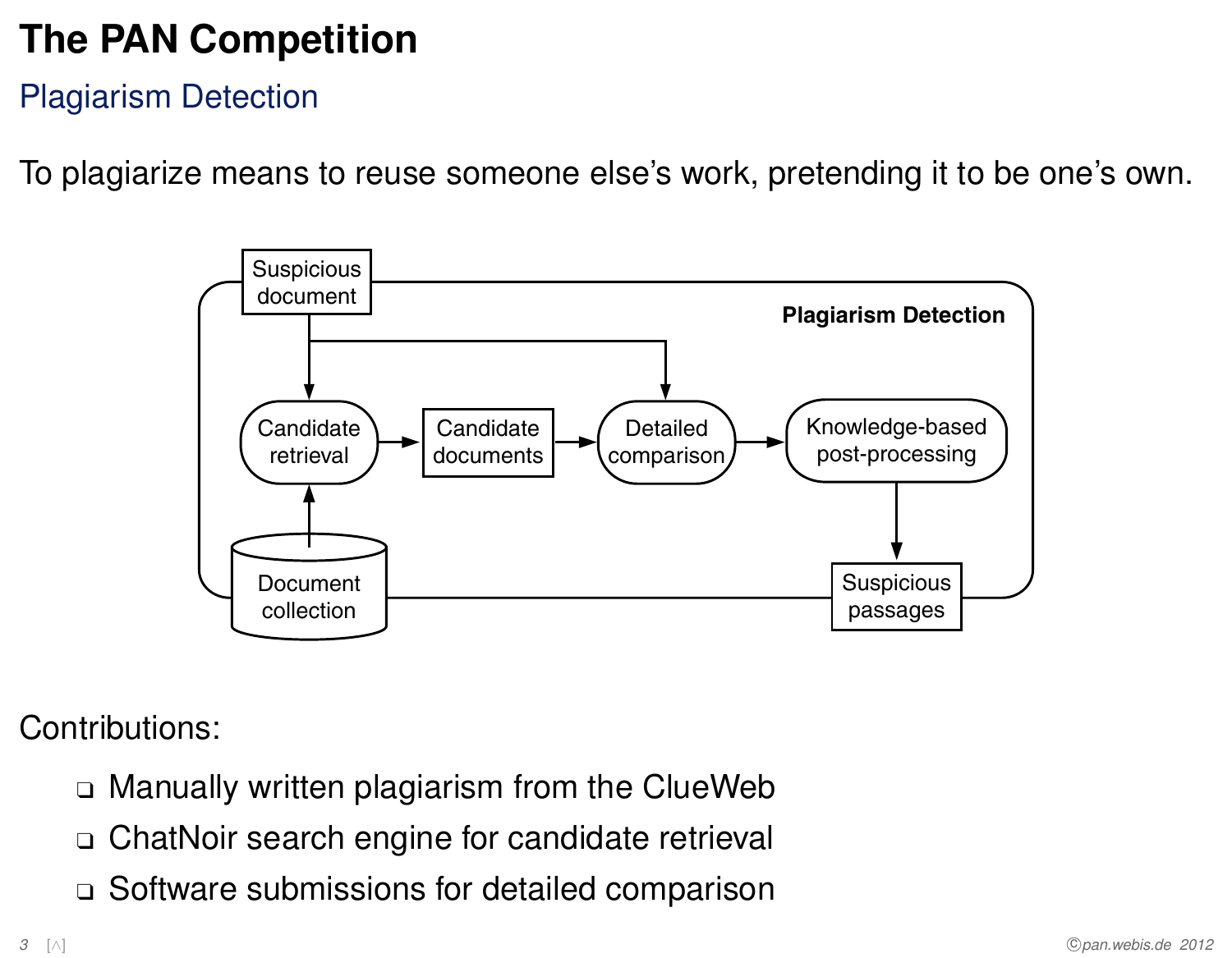#### Plagiarism Detection

Candidate retrieval (search for source documents):

| Team     | <b>Total</b><br><b>Workload</b> |     | Time to<br><b>1st Detection</b> |               | <b>Reported</b><br><b>Sources</b>                               |      | <b>Downloaded</b><br><b>Sources</b> |      |
|----------|---------------------------------|-----|---------------------------------|---------------|-----------------------------------------------------------------|------|-------------------------------------|------|
|          |                                 |     |                                 |               | Queries Dwnlds Queries Dwnlds Precision Recall Precision Recall |      |                                     |      |
| Jayapal  | 67                              | 174 | 9                               | 14            | 0.66                                                            | 0.28 | 0.07                                | 0.43 |
| Suchomel | 13                              | 95  | 6                               | $\mathcal{P}$ | 0.52                                                            | 0.21 | 0.08                                | 0.35 |
|          |                                 |     |                                 | 3 more        |                                                                 |      |                                     |      |

Detailed comparison (alignment of plagiarized passages):

| <b>Team</b> | <b>PlagDet</b> | <b>Precision</b> | Recall | <b>Granularity</b> | Avg. Runtime (s) |
|-------------|----------------|------------------|--------|--------------------|------------------|
| Kong        | 0.70           | 0.82             | 0.68   | 1.01               | 5.91             |
| Suchomel    | 0.68           | 0.89             | 0.55   | 1.00               | 5.36             |
| Grozea      | 0.67           | 0.77             | 0.64   | 1.03               | 4.82             |
|             |                |                  | 7 more |                    |                  |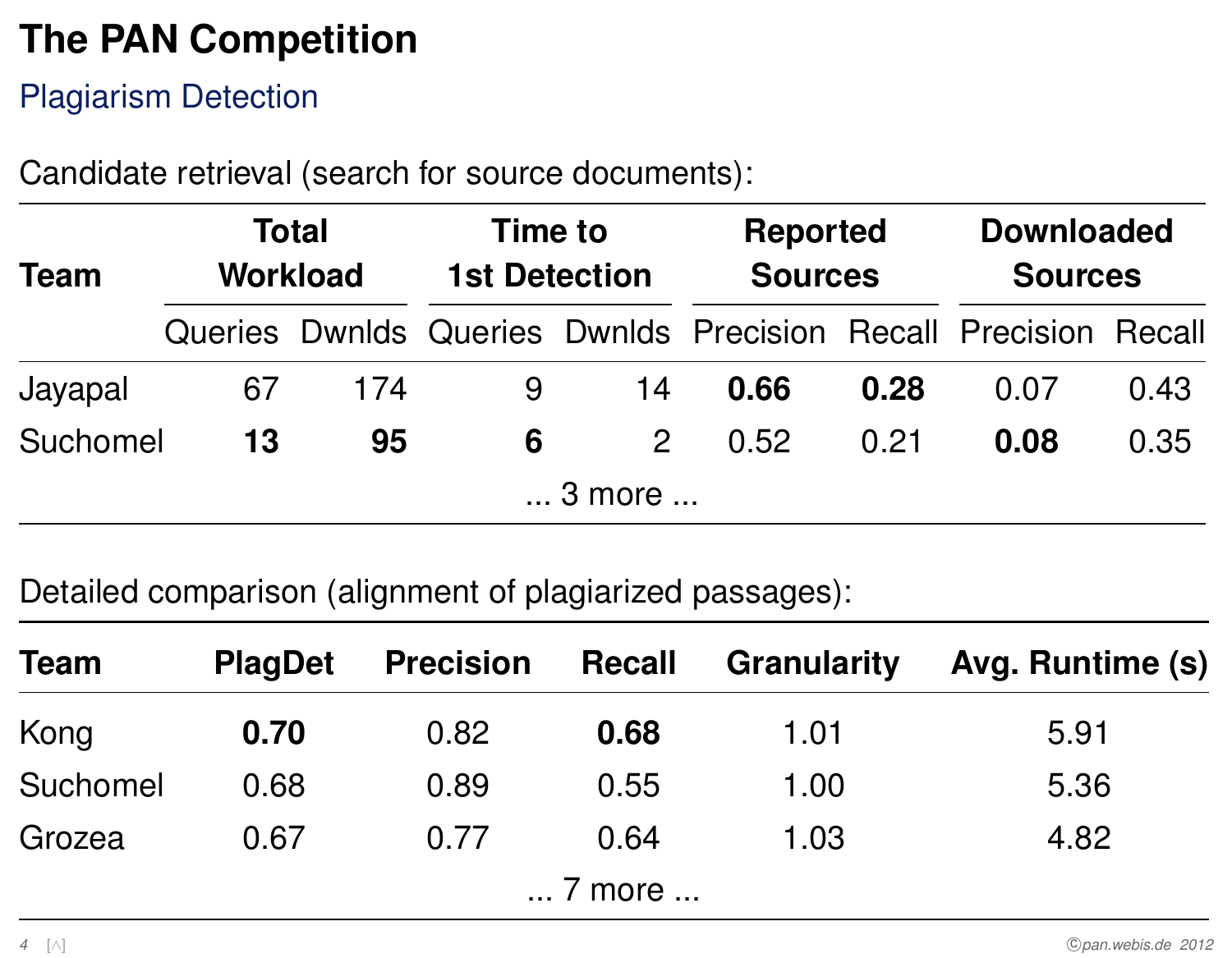#### Lessons Learned

Plagiarism detection:

- □ Software submissions are manageable, provide repeatability.
- <sup>q</sup> Task-wise evaluation allows for more tailored evaluation.
- <sup>q</sup> Fully automatic plagiarism detection evaluation within reach.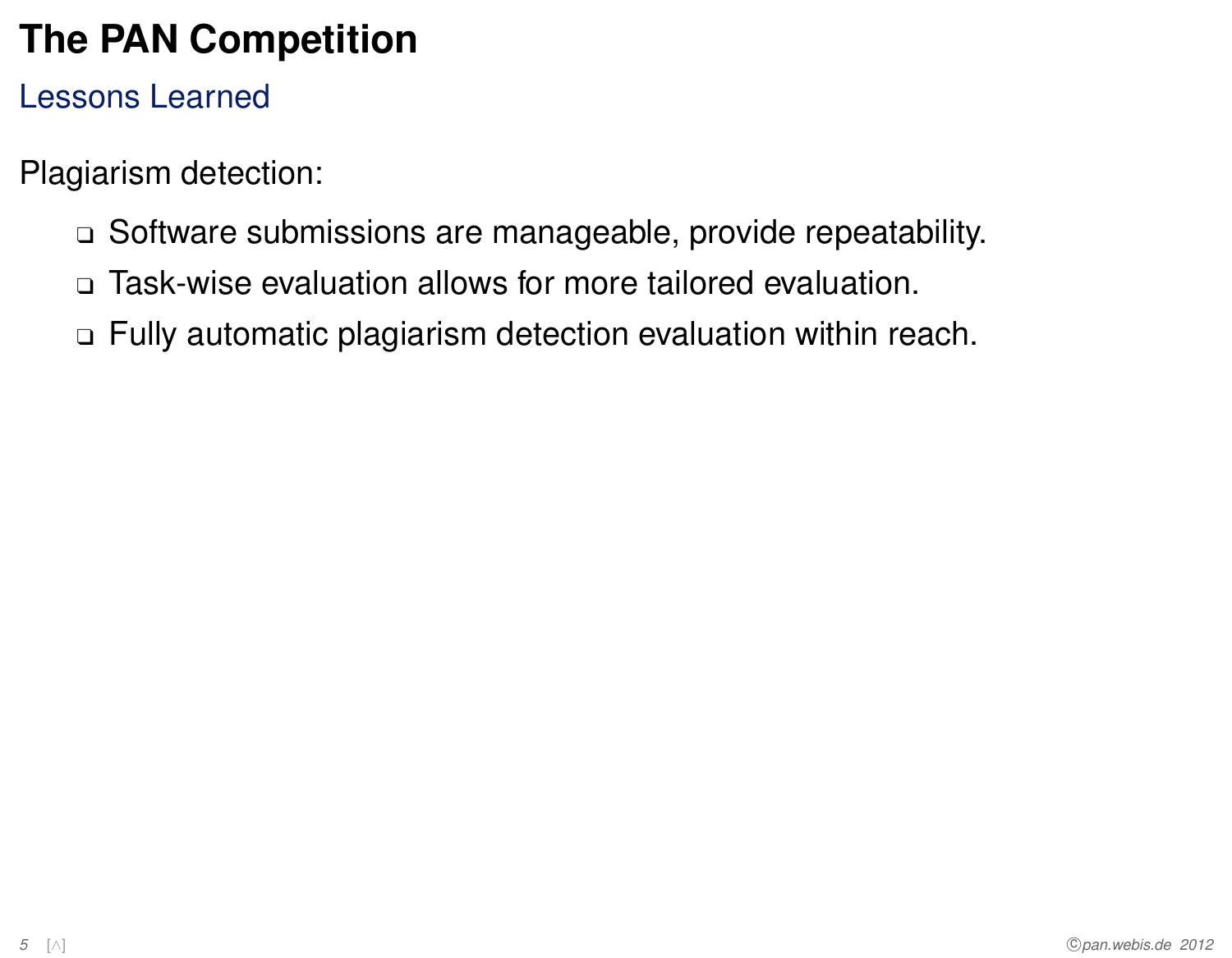#### Author Identification and Sexual Predator Identification

An author's personal traits are encoded in her writing.

Task:

- Given (part of) a document, who wrote it?
- $\Box$  The task covers 8 variants of this problem (closed vs. open class, author clustering, intrinsic plagiarism detection)

<span id="page-5-0"></span>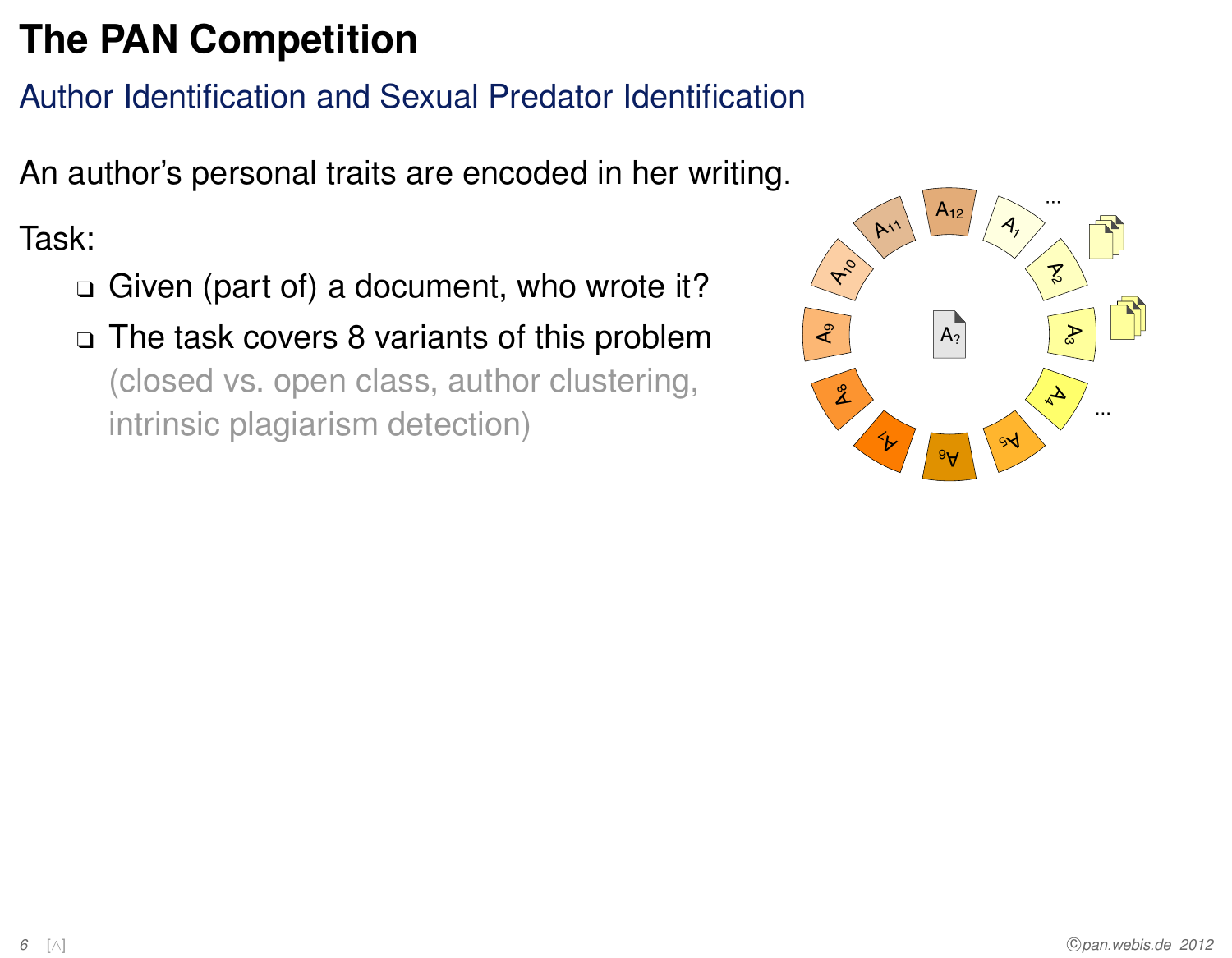#### Author Identification and Sexual Predator Identification

An author's personal traits are encoded in her writing.

Task:

- Given (part of) a document, who wrote it?
- □ The task covers 8 variants of this problem (closed vs. open class, author clustering, intrinsic plagiarism detection)



| <b>Evaluation Results:</b> |  |
|----------------------------|--|
|----------------------------|--|

| <b>Team</b>  | <b>Avg. Correct Decisions</b> | <b>Team</b>   | <b>Overall Correct Decisions</b> |
|--------------|-------------------------------|---------------|----------------------------------|
| Grozea       | 86.37%                        | Ryan          | 88.38%                           |
| <b>Akiva</b> | 83.40%                        | Akiva         | 81.74%                           |
| Ryan         | 82.41%                        | Grozea        | 81.33%                           |
| Tanguy       | 70.81%                        | Tanguy        | 77.59%                           |
| Castillo     | 62.13%                        | Vartapetiance | 75.93%                           |
|              |                               | 20 more       |                                  |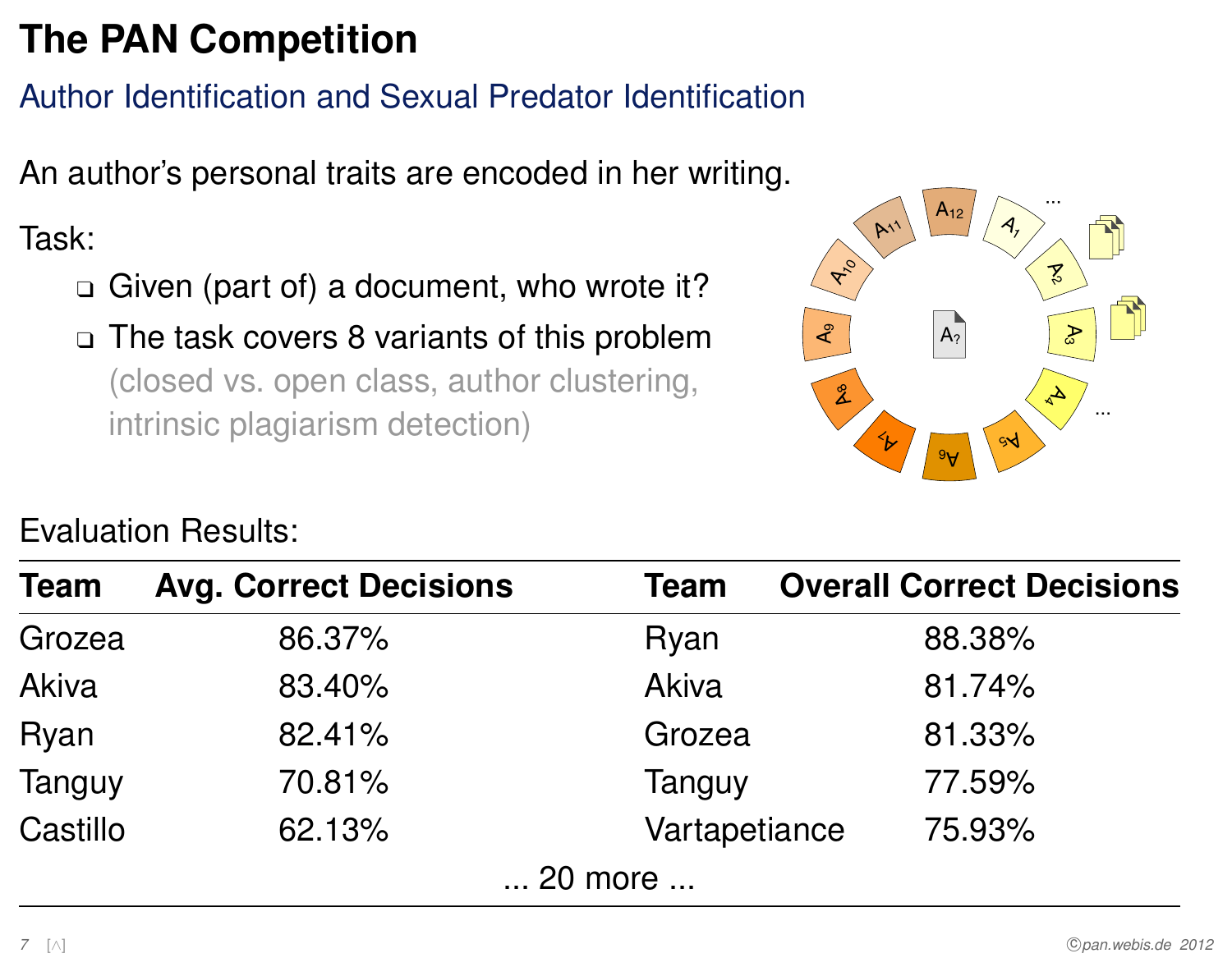Author Identification and Sexual Predator Identification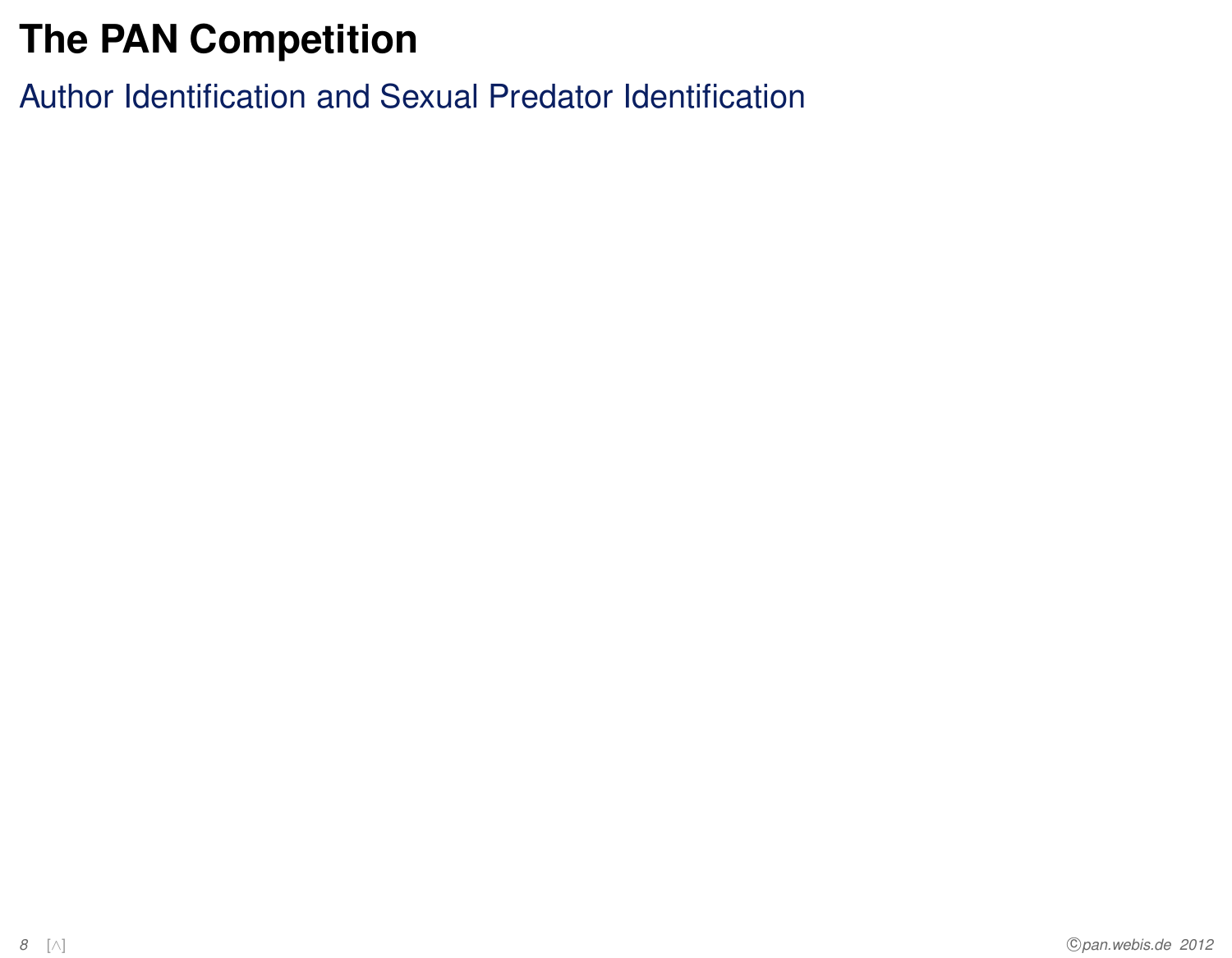Author Identification and Sexual Predator Identification

Task:

- $\Box$  Given a chat log, identify a sexual predator, if there is one.
- □ Given chat logs, identify all lines coming from sexual predators.

Corpus: 152k adult chats (8k of which predator/victim chats), 70k other chats.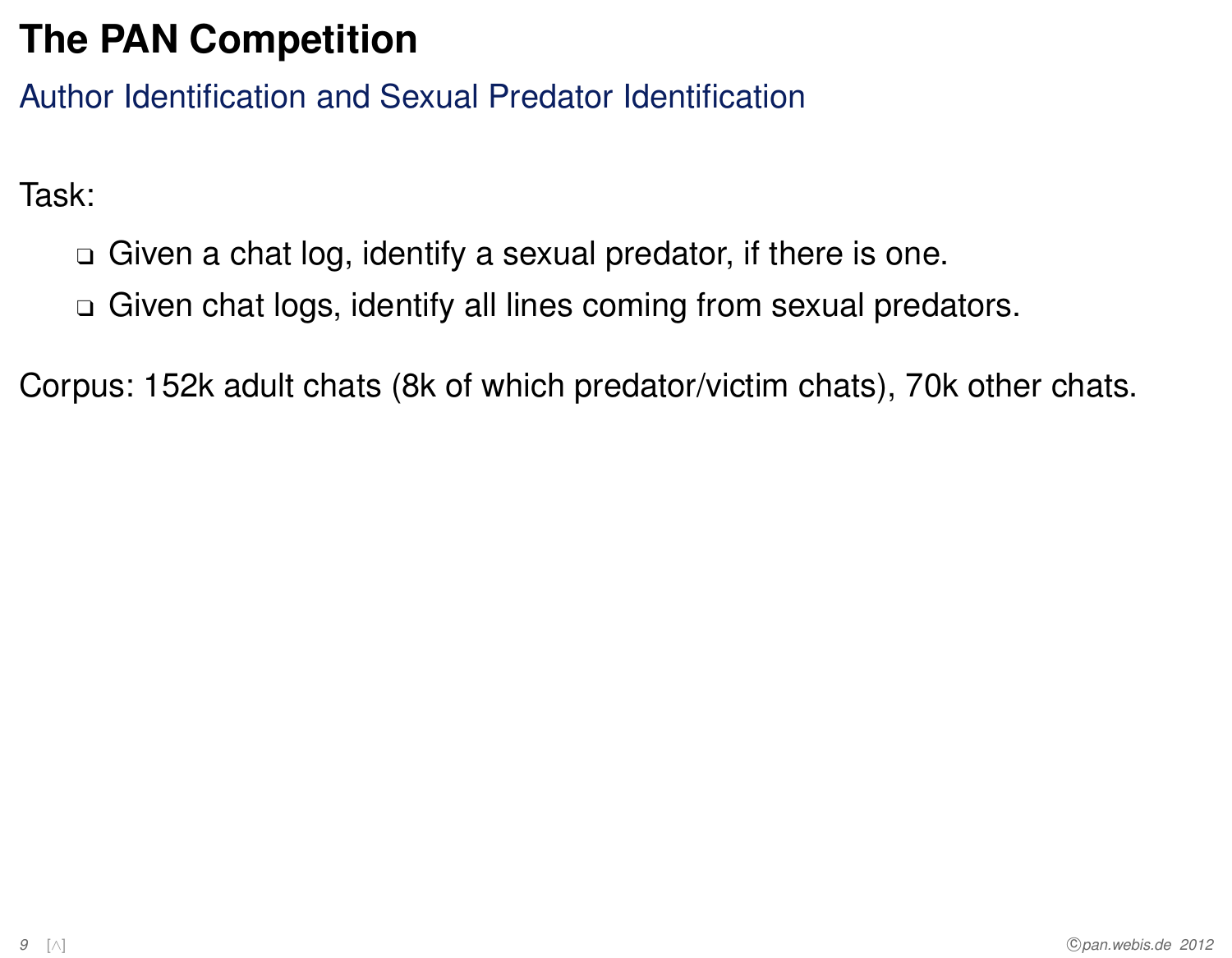Author Identification and Sexual Predator Identification

Task:

- $\Box$  Given a chat log, identify a sexual predator, if there is one.
- <sup>q</sup> Given chat logs, identify all lines coming from sexual predators.

Corpus: 152k adult chats (8k of which predator/victim chats), 70k other chats.

| <b>Predator Identification</b> |                         |      |           | <b>Predator Line Flagging</b> |                         |      |       |
|--------------------------------|-------------------------|------|-----------|-------------------------------|-------------------------|------|-------|
| Team                           | <b>Precision Recall</b> |      | $F_{0.5}$ | Team                          | <b>Precision Recall</b> |      | $F_3$ |
| <b>Villatoro-Tello</b>         | 0.98                    | 0.79 | 0.94      | Grozea                        | 0.09                    | 0.89 | 0.48  |
| Snider                         | 0.98                    | 0.72 | 0.92      | Kontostathis                  | 0.17                    | 0.50 | 0.42  |
| Parapar                        | 0.94                    | 0.67 | 0.87      | Peersman                      | 0.36                    | 0.26 | 0.27  |
| <b>Morris</b>                  | 0.97                    | 0.61 | 0.87      | <b>Sitarz</b>                 | 0.33                    | 0.23 | 0.24  |
|                                |                         |      |           | 12 more                       |                         |      |       |

Evaluation Results: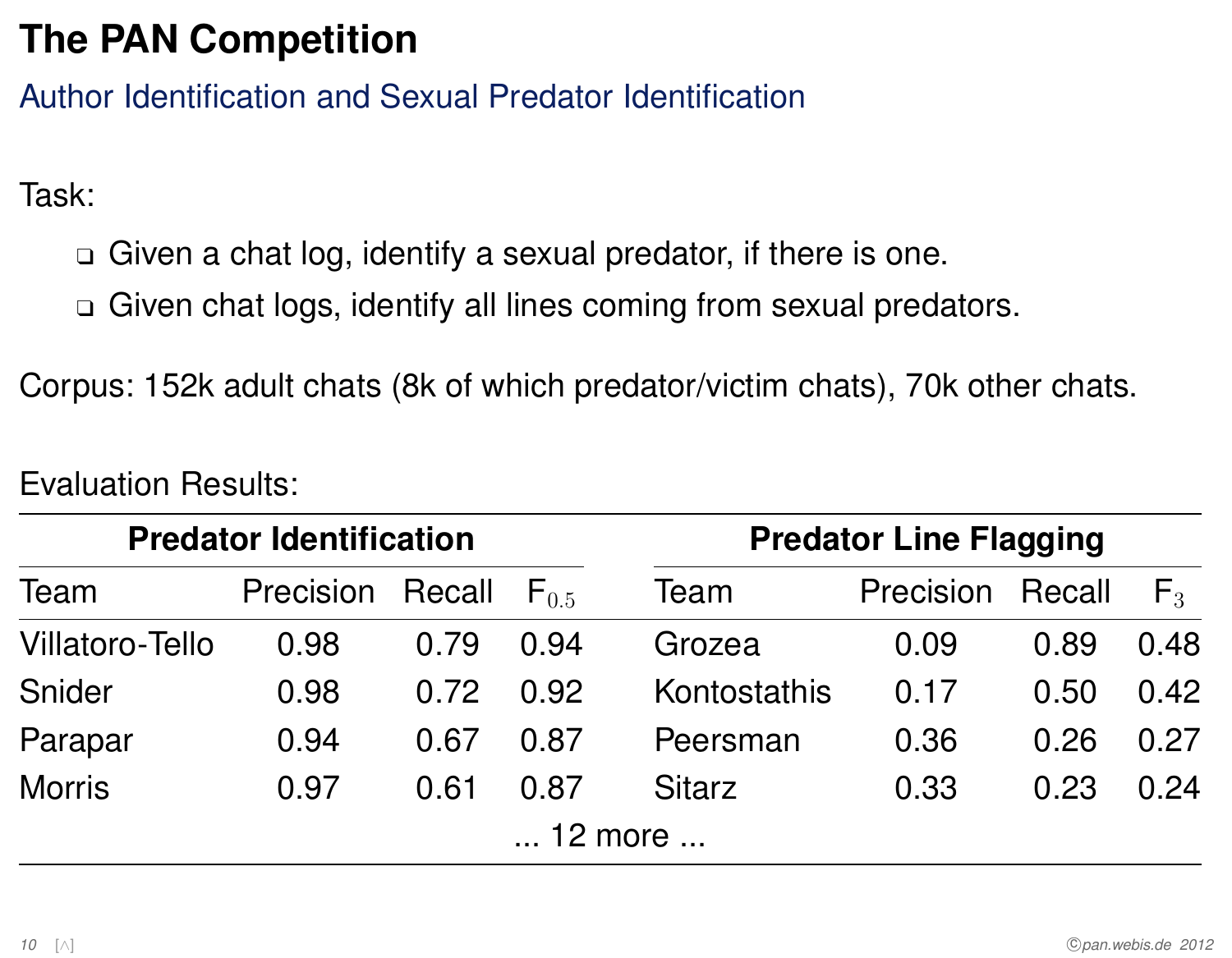#### Lessons Learned

Plagiarism detection:

- □ Software submissions are manageable, provide repeatability.
- <sup>q</sup> Task-wise evaluation allows for more tailored evaluation.
- <sup>q</sup> Fully automatic plagiarism detection evaluation within reach.

Author identification:

- $\Box$  Lack of corpora is still a major obstacle to evaluation.
- $\Box$  Performance measures are rudimentary; their weighting is not clear.
- $\Box$  Large variety of problem classes adds to the difficulties.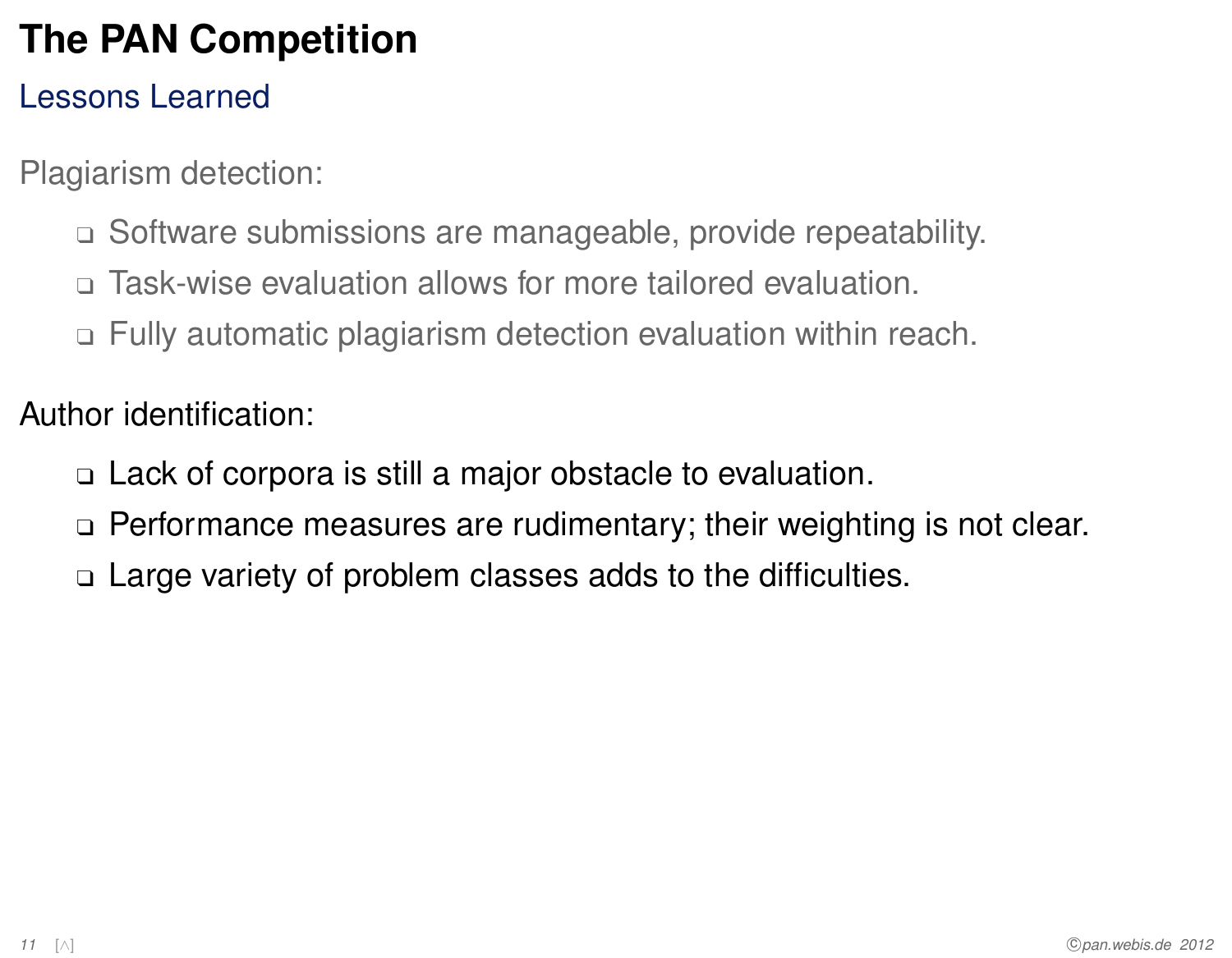#### Wikipedia Quality Flaw Prediction



<span id="page-11-0"></span>This presentation **does not cite any references or sources**. Please help improve this presentation by adding citations to reliable sources. Unsourced material may be challenged and removed. (September 2012)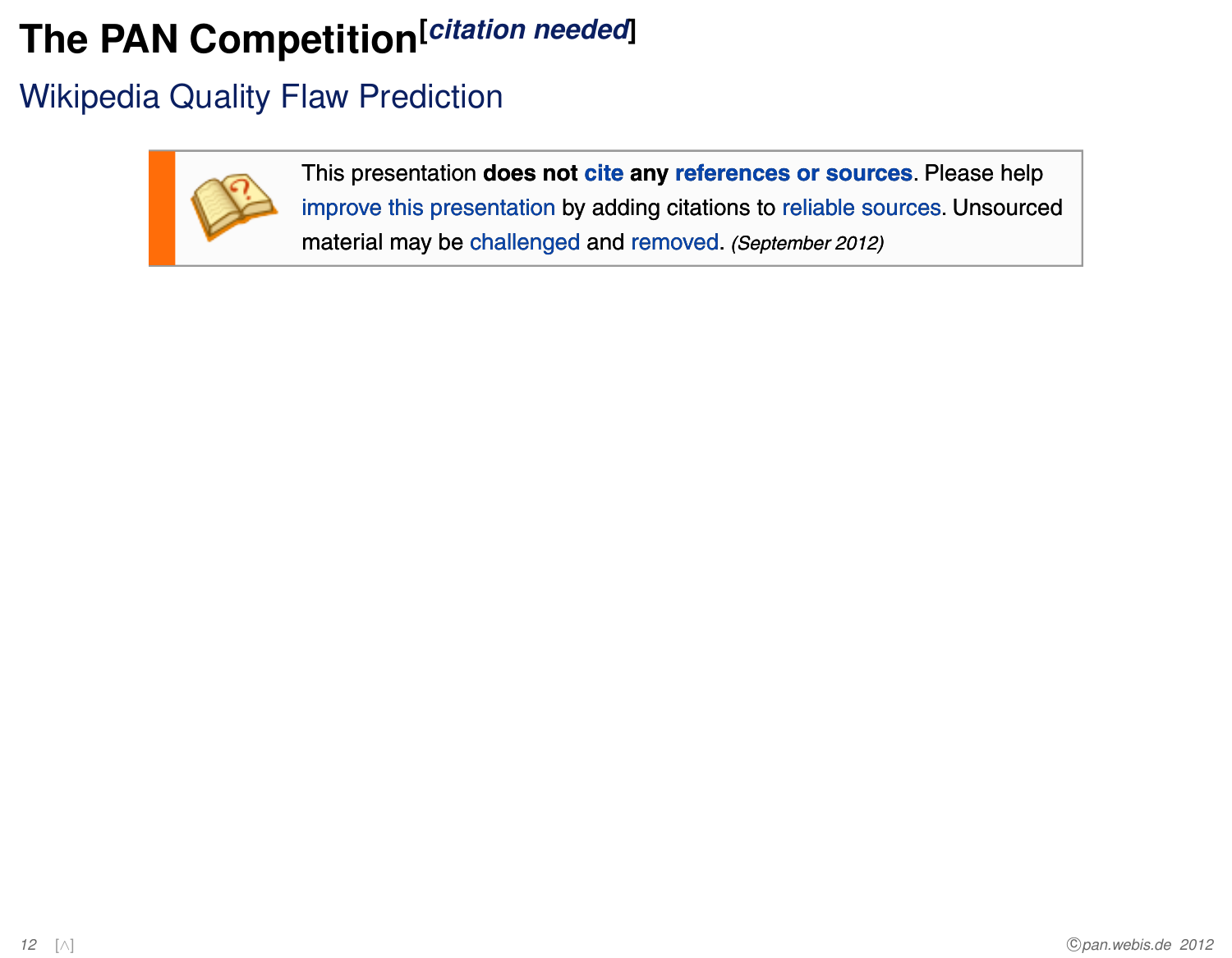#### Wikipedia Quality Flaw Prediction



This presentation **does not cite any references or sources**. Please help improve this presentation by adding citations to reliable sources. Unsourced material may be challenged and removed. (September 2012)

Task:

<sup>q</sup> Given a sample of Wikipedia articles containing a specific quality flaw, decide whether or not a previously unseen article contains the same flaw.

Corpus:

- <sup>q</sup> 170k Wikipedia articles, each tagged with one of 10 quality flaws.
- $\Box$  50k random untagged articles.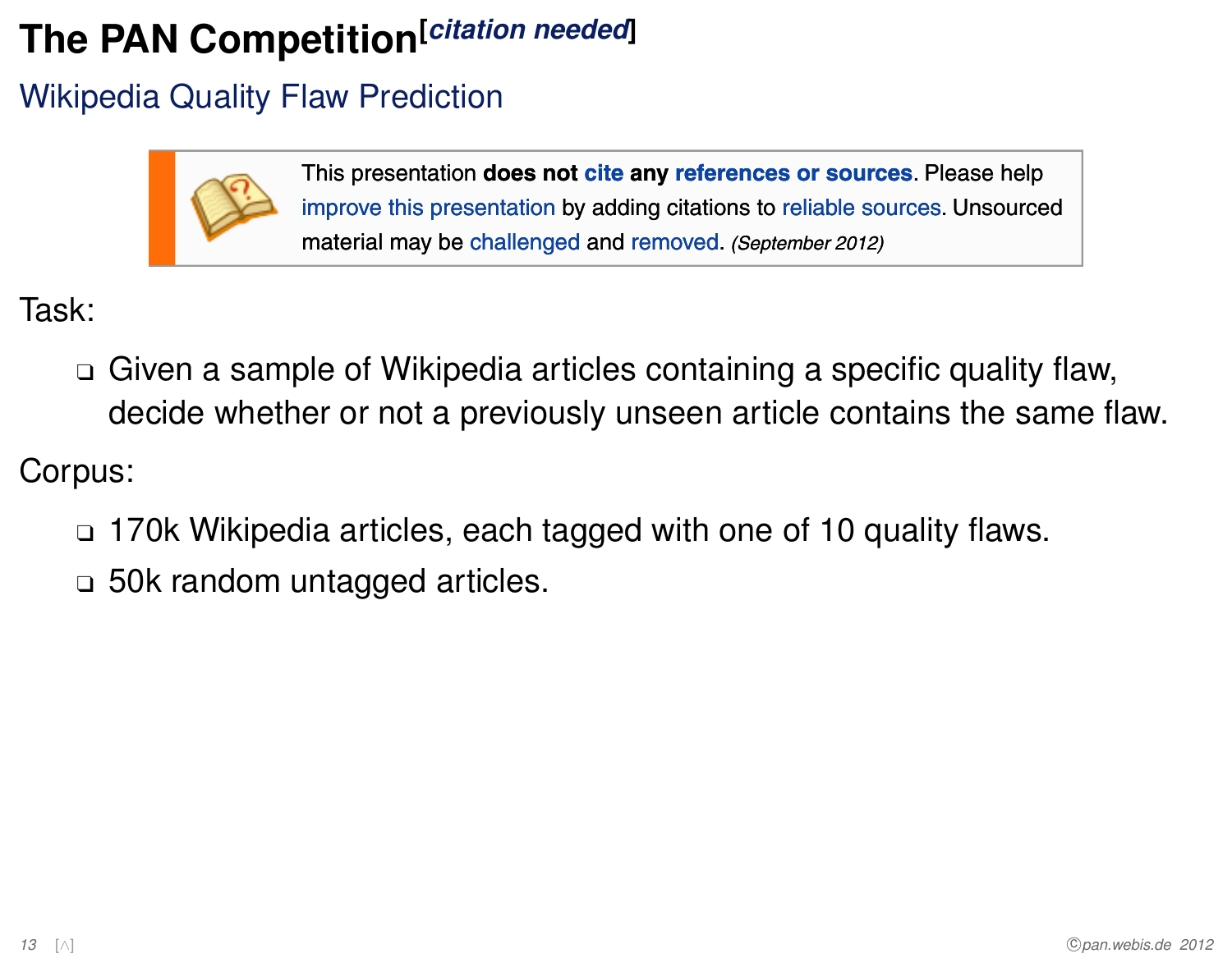#### Wikipedia Quality Flaw Prediction



This presentation **does not cite any references or sources**. Please help improve this presentation by adding citations to reliable sources. Unsourced material may be challenged and removed. (September 2012)

Task:

<sup>q</sup> Given a sample of Wikipedia articles containing a specific quality flaw, decide whether or not a previously unseen article contains the same flaw.

Corpus:

- $\Box$  170k Wikipedia articles, each tagged with one of 10 quality flaws.
- $\Box$  50k random untagged articles.

Evaluation Results:

| <b>Team</b>   | <b>Precision</b> | <b>Recall</b> | $\mathsf{H}_1$ |
|---------------|------------------|---------------|----------------|
| Ferretti      | 0.74             | 0.92          | 0.82           |
| Ferschke      | 0.75             | 0.85          | 0.80           |
| <b>Pistol</b> | 0.04             | 0.58          | 0.08           |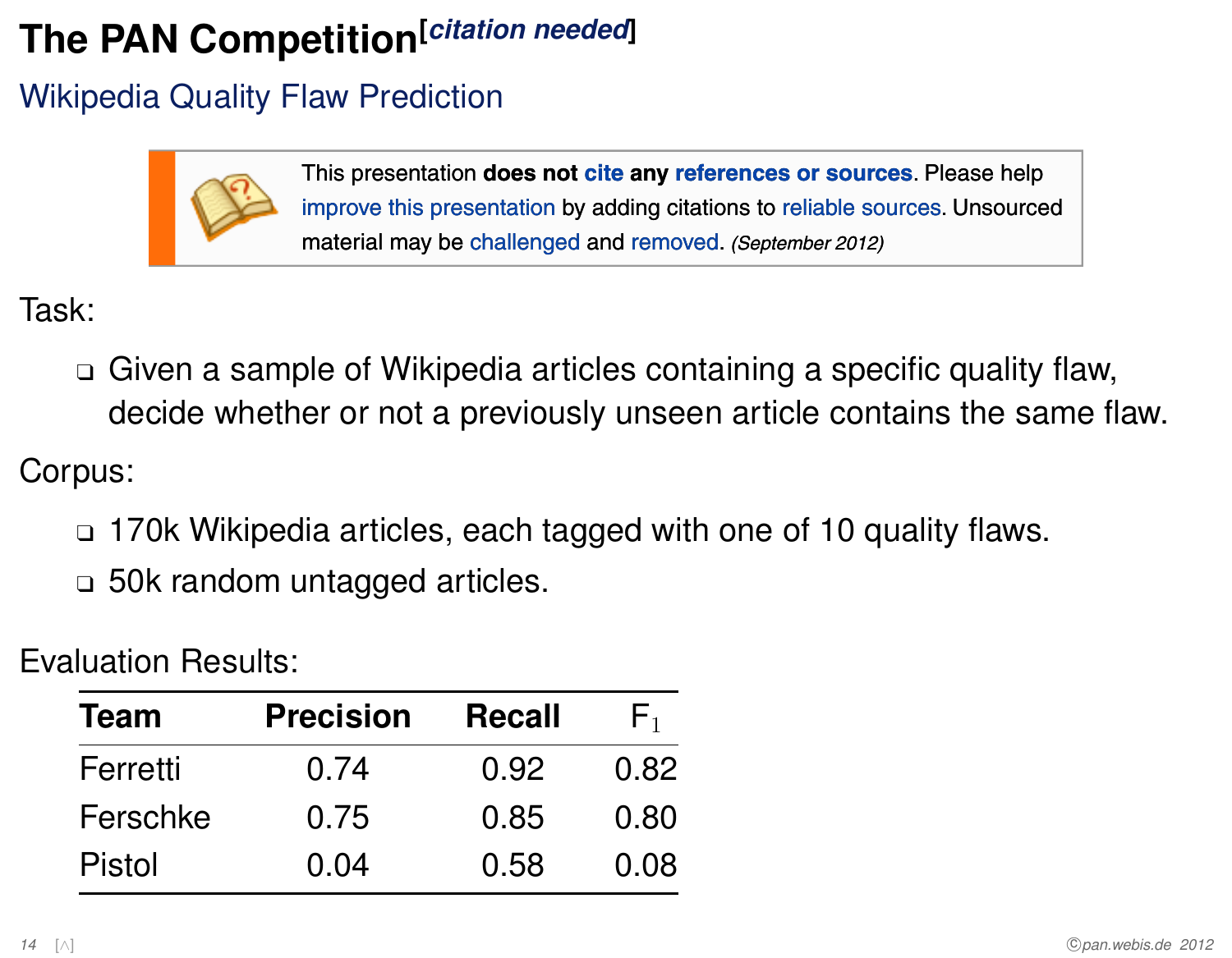### Wikipedia Quality Flaw Prediction



This presentation **does not cite any references or sources**. Please help improve this presentation by adding citations to reliable sources. Unsourced material may be challenged and removed. (September 2012)

Task:

<sup>q</sup> Given a sample of Wikipedia articles containing a specific quality flaw, decide whether or not a previously unseen article contains the same flaw.

Corpus:

- <sup>q</sup> 170k Wikipedia articles, each tagged with one of 10 quality flaws.
- $\Box$  50k random untagged articles.

Evaluation Results:

| <b>Team</b> | <b>Precision</b> | <b>Recall</b> | $\mathsf{H}_1$ |
|-------------|------------------|---------------|----------------|
| Ferretti    | 0.74             | 0.92          | 0.82           |
| Ferschke    | 0.75             | 0.85          | 0.80           |
| Pistol      | 0.04             | 0.58          | 0.08           |

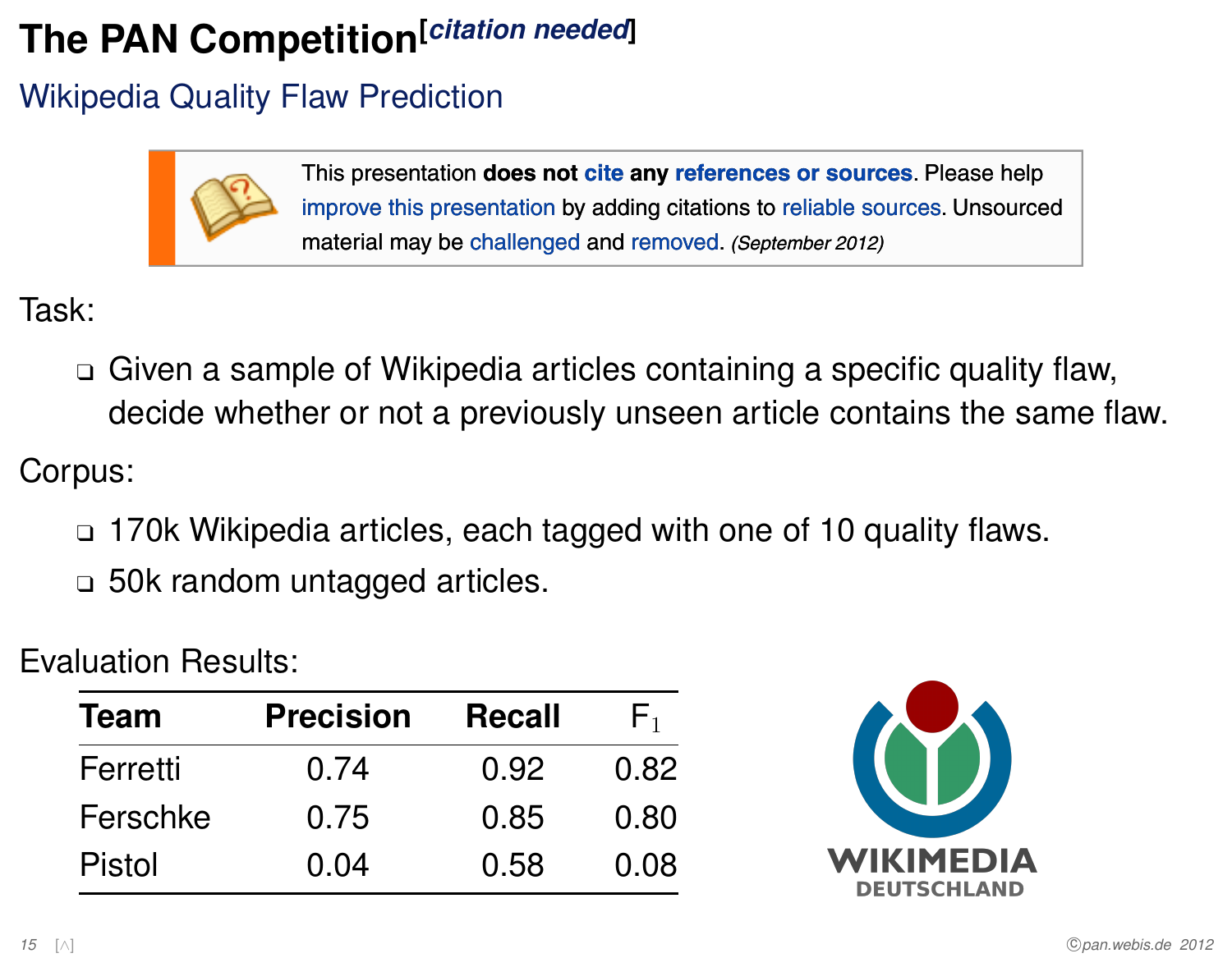#### Lessons Learned

Plagiarism detection:

- □ Software submissions are manageable, provide repeatability.
- <sup>q</sup> Task-wise evaluation allows for more tailored evaluation.
- <sup>q</sup> Fully automatic plagiarism detection evaluation within reach.

Author identification:

- <sup>q</sup> Lack of corpora is still a major obstacle to evaluation.
- □ Performance measures are rudimentary; their weighting is not clear.
- $\Box$  Large variety of problem classes adds to the difficulties.
- Wikipedia quality flaw prediction:
	- $\Box$  This task subsumes the vandalism detection task of previous years.
	- □ Doznes of more flaw types need to be investigated.
	- □ Promising performance for some flaws; automatic tagging possible.